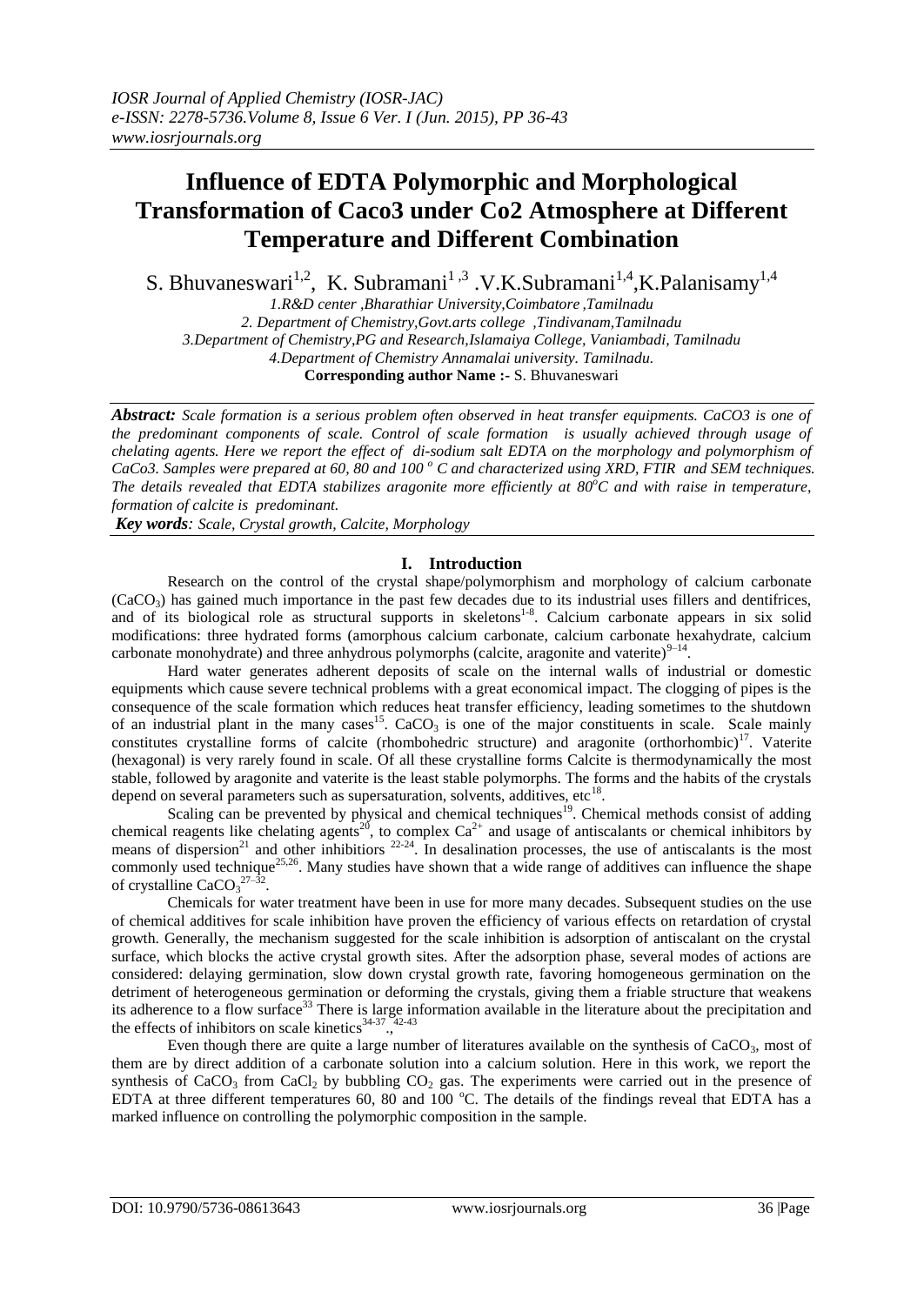# **II. Experimental Procedures**

## **2.1 Materials**

Analytical grade CaCl<sub>2</sub> and EDTA were obtained from Hi-media. De-mineralized water was used for the preparation of aqueous solutions. The reagents were used as such. Double distilled water was used to make all aqueous solutions. Analytical grade hydrochloric acid and sodium hydroxide were used to adjust the pH whenever necessary. Experiments were conducted at pH 7. CO<sub>2</sub> gas (80-85) bubbles per minute was obtained in a cylinder from Inox Ltd.

## **2.2 Preparation of CaCO<sup>3</sup>**

 $CaCO<sub>3</sub>$  was crystallized by a modified method from a described one<sup>22</sup>. A typical procedure is as follows: 200 ml 0.1 M CaCl<sub>2</sub>,10ml. 20ml,30ml of 0.1 M EDTA were consecutively added in a round bottom flask, connected to a water condenser and heated using a rotamantle having a thermostat control with accuracy +/- 1<sup>o</sup>C. The rotamantle was then heated to 60 <sup>o</sup>C. After attaining the temperature for 15 minutes, CO<sub>2</sub> gas was passed through the solution at a pressure of 1 atm for 2 h. and digested at the same temperature for 24 h. Experiments were carried out in the similar way at 80 and  $100^{\circ}$ C. After digestion the sample was filtered, washed with distilled water and then dried at 45 °C in an oven. A schematic representation of the experimental set up is provided in Fig. 1.



**Fig. 1**. Schematic representation of the experimental set up.

#### **2.3 Characterization**

The structure of the samples was confirmed by FTIR, Raman spectroscopy and XRD methods and the morphological studies were done using SEM and FESEM. FT-IR spectra were taken in the range 500 to 4000 cm<sup>-f</sup> using Avatar-330 FTIR and JASCO-5300 FTIR instruments after pelletizing with KBr. Raman spectra of the samples were obtained with the WI Tec Confocal Raman Microscope alpha 300 R Raman spectrometer, excited by laser line having a wavelength of 488nm, provided by an argon laser. The X-ray diffraction (XRD) patterns were recorded on a Bruker D8 Advanced XRD diffractometer with Cu Ka radiation at  $\lambda = 1.5406$  Å. Microscopic morphological images were taken using Philips XL30 -ESEM Scanning Electron Microscope(SEM) using a beam voltage of 20 kV and FESEM CARL ZESIS with In lens detectors. The samples were coated with gold prior to imaging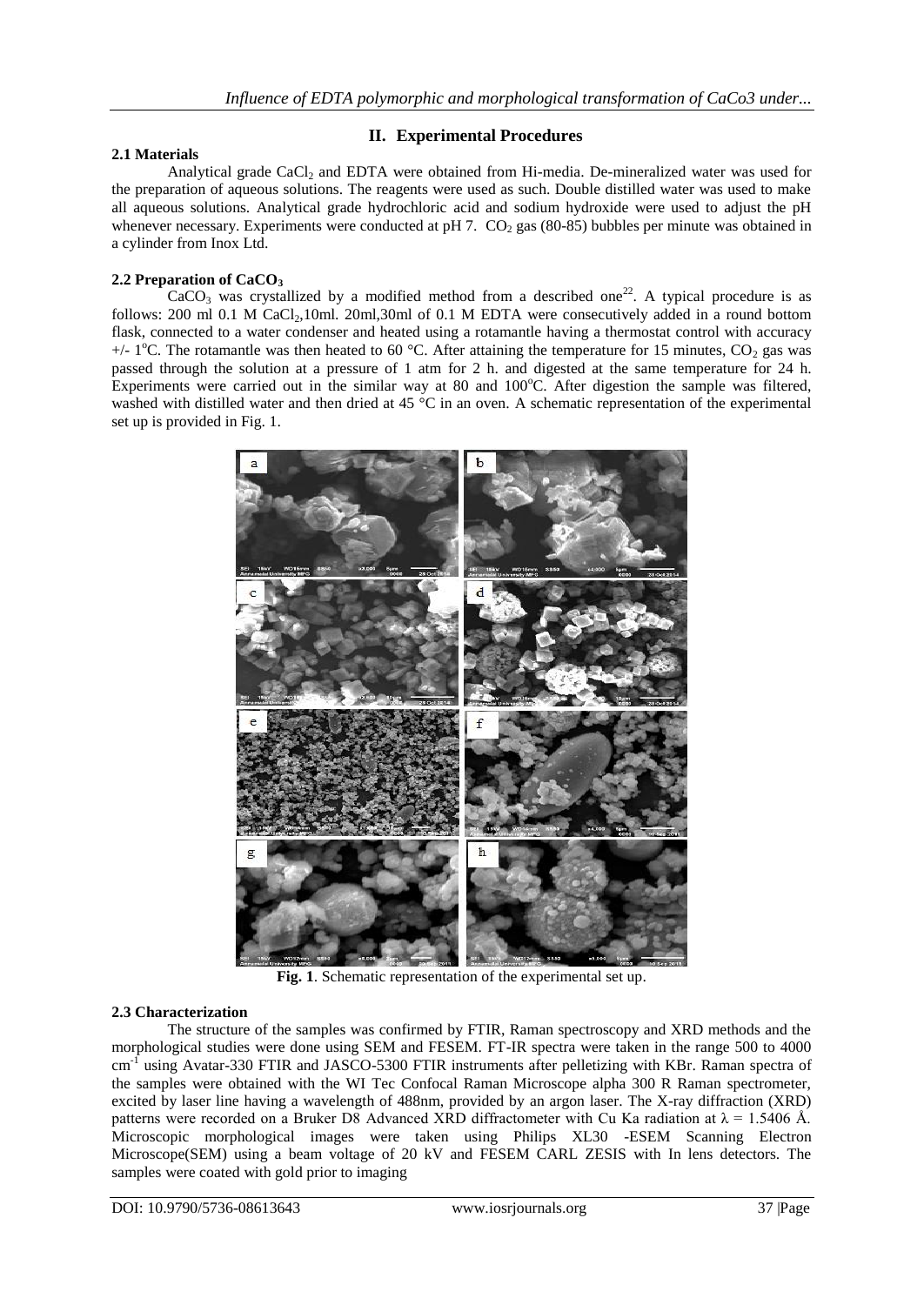## **III. Results and Discussions**

It is well known that different crystal forms of CaCO3 shows different bands in FTIR spectrum<sup>38-40</sup>. The polymorphic composition of calcium carbonate crystals were identified by FTIR. The reference bands observed around 700-745, 874, 1435-1418 cm<sup>-1</sup> were assigned to the in-plane bending ( $v_4$ ), out-of-plane bending ( $v_2$ ), and asymmetric stretching ( $v_3$ ) modes of CO<sub>3</sub><sup>2</sup>, respectively. The FTIR patterns of samples prepared at 60, 80 and 100  $^{\circ}$ C with different concentrations of EDTA are presented in Fig. 2, 3 and 4 respectively. It is obvious from the images that invariably all the samples contained calcite. Charecteristic peaks of calcite were prominent in all samples at 713, 875 and  $1476 \text{ cm}^{-1}$ . Only samples prepared at 60 °C with 20 ml (Fig. 2 c) and 30 ml (Fig. 2 d) EDTA and at 80 °C with 20 ml EDTA (Fig. 3c) contained a shallow peak at 700 indicating presence of aragonite. Sample prepared at 80 °C with 20 ml EDTA also exhibited the characteristic peak corresponding to vaterite at 745 cm<sup>-1</sup>. For confirming this, spectra is deconvoluted and is presented in Fig. 5.

These observations are further confirmed by XRD. The XRD patterns of the samples prepared with different concentrations of EDTA and blank at 60, 80 and 100 °C are presented in Fig. 6, 7 and 8 respectively. It is evident from the presence of characteristic peaks of calcite at  $2\theta \sim 29.4$  (104) that invariably all the samples contained calcite. As observed in the case of FTIR, only sample prepared at 80  $^{\circ}$ C with 20 ml (Fig. 7 c) contained characteristic peak of vaterite at  $2\theta \sim 32.7$  (112) (022). Aragonite was found to be present in very little mole fraction in samples prepared at 60  $^{\circ}$ C with 20 ml and 30 ml EDTA (Fig. 6 b,c). The presence of aragonite was confirmed by the appearance of low intensity peaks at  $2\theta \sim 26.2$  (111).

Fig. 9 depicts the SEM images of the sample prepared at 60  $^{\circ}$ C. The morphology of the sample prepared without EDTA (Fig. 9 a, b) is found to be rhomboidal and confirmed to be that of calcite as calcite alone was present in this sample. The morphology of samples prepared with 10 ml of EDTA is presented in Fig. 9 c and d. It is obvious that the rhomboidal blocks of calcite are the major constituent in the image. There are few spherical morphology also observed in the sample. The XRD pattern confirmed the presence of calcite alone in these samples too. Hence the morphology could be assigned to calcite only.

As the temperature is further increased at 80  $^{\circ}$ C the morphology exhibited marked difference and presence of spherical particles became more prominent. The XRD and FTIR confirmed the presence of aragonite in this sample. There could be larger sized particles with cucumber shape. This could be assigned to calcite. This indicated that the vaterite formed just before has been converted into a binary mixture of aragonite and calcite.

Another reason could be that the corners and edges of the rhomboidal structures are rounded off due to the presence of EDTA. This phenomenon of rounding of the edges and corners are characteristics of redissolution of crystallites<sup>41</sup>. This became more severe as the concentration is further increased to 30 ml (Fig. 9 g, h). It could be seen only spherical particles in this case which the usual morphology of vaterite is. But the XRD and FYTIR data indicated that calcite is the major constituent with very little aragonite. This indicates that as the concentration of EDTA increases it could significantly influence the crystallization behavior of CaCO3.

The SEM images of the samples prepared at 80  $^{\circ}$ C are presented in Fig. 10. The morphology of the sample prepared without EDTA (Fig. 10 a, b) and with 10 ml EDTA (Fig. 10 c, d) contained only rhomboidal structures and confirmed that they belongs to calcite

The samples prepared with 20 ml EDTA exhibited morphology very similar to those obtained at 60  $^{\circ}$ C. The XRD data confirmed that the sample constituted a tertiary mixture of calcite, aragonite and vaterite. This accentuated that the possibility of the vaterite formed getting converted into a ternary mixture of vaterite, aragonite and calcite is more appropriate than the possibility of the corners and edges of the rhomboidal structures becoming rounded due to the presence of EDTA. At 30 ml concentration of EDTA, the SEM images contained only rhomboidal calcite structures.

The samples prepared at 100  $^{\circ}$ C invariably contained rhomboidal structures (Fig. 10 a-h). The XRD and FTIR data indicated the presence of only calcite in these samples. It could be noticed that as the concentration of EDTA was increased, smooth edges and corners were observed for rhomboidal structures. This is in contradictory to the observation made at 80  $^{\circ}$ C with 20 ml EDTA. In any case, the significance of EDTA is maximum at 20  $\degree$ C and has a major role in inhibiting the calcite formation at this concentration. Another inference drawn from the morphological studies is that as the concentration of EDTA is increased, the uniformity of the rhomboidal structure is affected. It could be seen that very small and very large rhomboidal structures (Fig. 10 c-h) resulted as the concentration is increased. By adding high concentration of EDTA , the Calcite structure is affected, and give small rhomboidal calcite. The concentrations increases ,at the same time PH decreases .The temperature increases ,on the other hand PH decreases. By adding EDTA 20 ml at 60 <sup>o</sup>C initial PH is 8.2 by adding EDTA it reduces at 3.4 then final PH is 8.1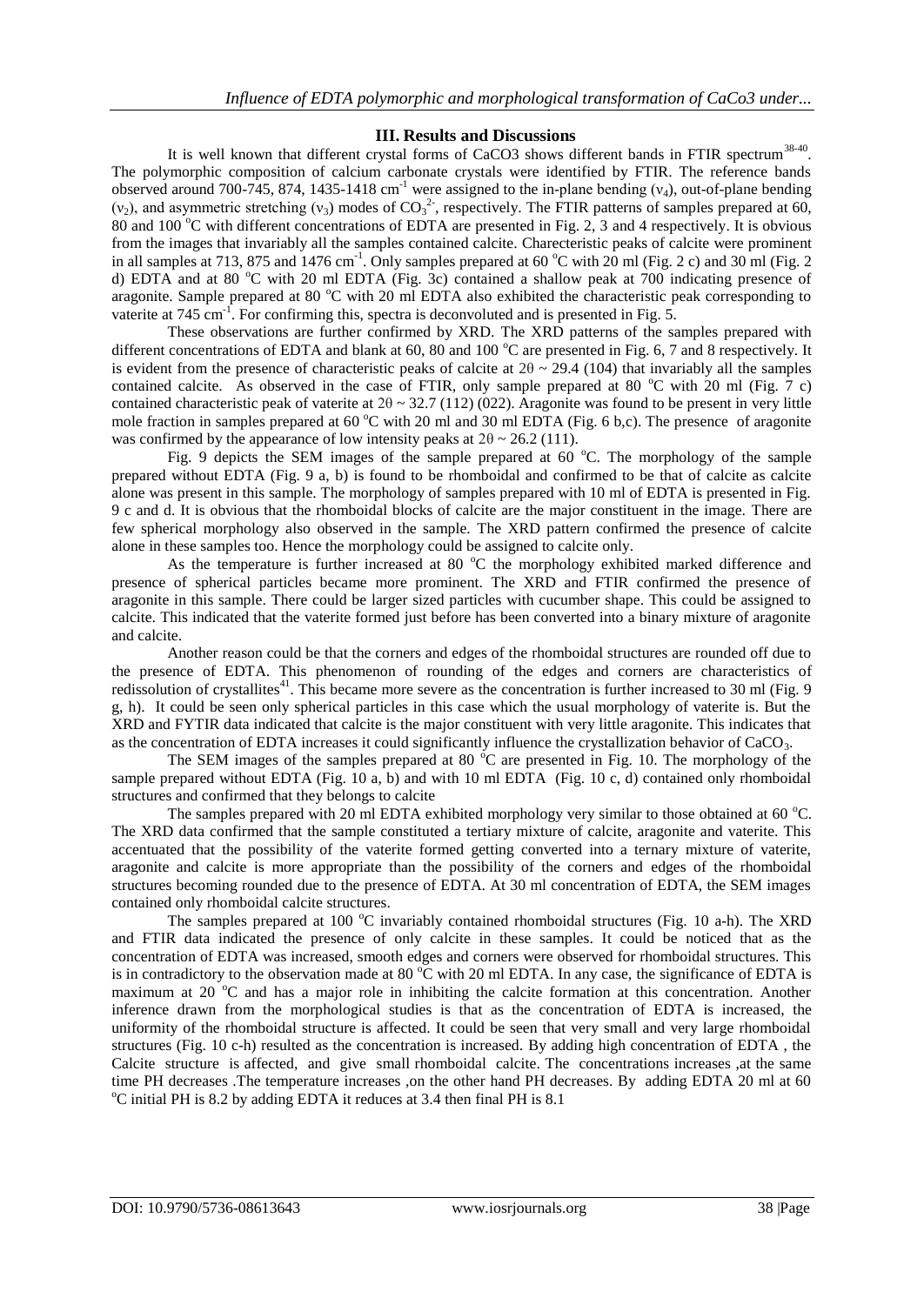| ерта тани   |            |                  |       |  |  |  |
|-------------|------------|------------------|-------|--|--|--|
| Temperature | Initial PH | Adding additives | Final |  |  |  |
| 60          | 9.8        | .ათ              |       |  |  |  |
| 80          | 9.9        | J.U              |       |  |  |  |
| 100         | 9.9        | ل. د             |       |  |  |  |

**EDTA 10ml**

| EDTA 20ml   |                   |                  |       |  |
|-------------|-------------------|------------------|-------|--|
| Temperature | <b>Initial PH</b> | Adding additives | Final |  |
| 60          |                   |                  | 0.1   |  |
| 80          | 8.3               | ے ۔ ر            | ð. I  |  |
| 100         | 8.4               | .                |       |  |

#### **EDTA 30ml**

| Temperature | <b>Initial PH</b> | Adding additives | Final                 |  |  |  |
|-------------|-------------------|------------------|-----------------------|--|--|--|
| 60          | 9.9               | ں.ر              | $\overline{ }$<br>ر., |  |  |  |
| 80          | 9.9               | ر. ر             |                       |  |  |  |
| .00         | 9.8               | .                | 7.0                   |  |  |  |

#### **IV. Conclusion**

The studies carried out to understand the effect of EDTA on the crystal growth, polymorphism and morphology of the CaCO<sub>3</sub> synthesis from CaCl<sub>2</sub> by CO<sub>2</sub> bubbling has resulted in to the following conclusions. Firstly, the optimum concentration of EDTA is 20 ml at all temperatures. Secondly, at 100  $^{\circ}$ C the effect is minimum irrespective of the concentration. Thirdly at higher concentrations, the morphology is less uniform. The results could be of importance in water treatment associated with return line treatment from boilers, where EDTA is used to control scale formation.

#### **References**

- [1]. H. Lowenstam and S. Weiner, On Biomineralization, Oxford University Press, New York, 1989.
- [2]. L. Addadi and S. Weiner, Angew. Chem., Int. Ed. Engl., 1992, 31, 153.
- [3]. A. Berman, J. Hason, L. Leiserowitz, T. F. Koetzle, S. Weiner and L. Addadi, Science, 1993, 259, 776.
- [4]. S. Weiner and L. Addadi, J. Mater. Chem., 1997, 7, 689.<br>[5]. B. R. Heywood and S. Mann, Adv. Mater., 1994, 6, 9.
- [5]. B. R. Heywood and S. Mann, Adv. Mater., 1994, 6, 9.
- [6]. S. Mann and G. A. Ozin, Nature, 1996, 382, 313.
- [7]. S. Mann, J. Mater. Chem., 1995, 5, 935.<br>[8]. J. A. H. Oates, Lime and Limestone: Ch
- [8]. J. A. H. Oates, Lime and Limestone: Chemistry and Technology, Production and Uses, Wiley-VCH, Weinheim, 1998.<br>[9]. Y. Tang, W. Yang, X. Yin, Y. Liu, Y.P. Yin, J. Wang, Desalination 228 (2008) 55–60.
- [9]. Y. Tang, W. Yang, X. Yin, Y. Liu, Y.P. Yin, J. Wang, Desalination 228 (2008) 55–60.
- [10]. K.D. Demadis, E. Mavredaki, A. Stathoulopoulou, E. Neofotistou, C. Mantzaridis,Desalination 213 (2007) 38–46.
- [11]. T. Chen, A. Neville, M. Yuan, J. Pet. Sci. Eng. 46 (2005) 185.
- [12]. H.A. El Dahan, H.S. Hegazy, Desalination 127 (2000) 111–118.<br>[13]. J.Y. Gal, Y. Fovet, N. Gatche, Water Res. 36 (2002) 755.
- J.Y. Gal, Y. Fovet, N. Gatche, Water Res. 36 (2002) 755.
- 
- [14]. S.J. Dyer, G.M. Graham, J. Pet. Sci. Eng. 37 (2003) 171–181. [15]. P. Shakkthivel, R. Sathiyamoorthi, T. Vasudevan, Development of acrylonitrile copolymers for scale control in cooling water systems, Desalination 164 (2004) 111–123.
- [16]. Vesna Noethig-Laslo\* and Ljerka Brec.evic , Mode and sites of incorporation of divalent cations in vaterite. J. Chem. Soc., Faraday T rans., 1998, 94(14), 2005È2009
- [17]. L.N. Plummer, E. Busenberg, The solubilities of calcite, aragonite and vaterite in CO2–H2O solutions between 0 to 90 °C, and an evaluation of the aqueous model for the system CaCO3–CO2–H2O, Geochim. Cosmochim. Acta 46 (1982) 1011–1040.
- [18]. Dong-Ki Keum, Kensuke Naka, Yoshiki Chujo Unique crystal morphology of hydrophobic CaCO3 composite by sodium trisilanolate in a mixture of a water-miscible organic solvent and water Journal of Crystal Growth 259 (2003) 411–418
- [19]. F. Alimi, M. Tlili, C. Gabrielli, M. Georges, M. Ben Amor, Effect of a magnetic water treatment on homogeneous and heterogeneous precipitation of calcium carbonate, Water Res. 40 (2006) 941–1950
- [20]. T.Y. Chen, S.H. Chan, Novel biological inhibitors of fouling and scale formation onheat transfer surfaces through genetic engineering, Microscale Thermophys. Eng.4 (2000) 103–108.
- [21]. X. Wang, B.I. Lee, L. Mann, Dispersion of barium titanate with polyaspartic acid inaqueous media, Colloid Surf. A 202 (2002) 71– 80.
- [22]. D. Lisitsin, Q. Yang, D. Hasson, R. Semiat, Inhibition of CaCO3 scaling on ROmembranes by trace amounts of zinc ions, Desalination 183 (2005) 289–300.
- [23]. R. Ketrane, B. Saidani, O. Gil, L. Leleyter, F. Baraud, Efficiency of five scale inhibitorson calcium carbonate precipitation from hard water: effect of temperature andconcentration, Desalination 249 (2009) 1397–1404.
- [24]. N.N. Al-Mutairi, F.A. Aleem, M.I. Al-Ahmad, Effect of antiscalants for inhibition ofcalcium sulfate deposition in thermal desalination systems, Desalin. Water Treat.10 (2009) 39–46
- [25]. J. Macadam, S.A. Parsons, Calcium carbonate scale control, effect of material andinhibitors, Water Sci. Technol. 49 (2) (2004) 153–159.
- [26]. S.S. Al-Jaroudi, A. Ul-Hamid, J.A. Al-Matar, Prevention of failure in a distillationunit exhibiting extensive scale formation, Desalination 260 (2010) 119–128.
- [27]. L.B. Gower, D.J. Odom, J. Crystal Growth 210 (2000)719.
- [28]. W. Wang, G. Wang, Y. Liu, C. Zheng, Y. Zhan, J. Mater. Chem. 11 (2001) 1752.
- [29]. K. Naka, Y. Tanaka, Y. Chujo, Y. Ito, Chem. Commun. (1999) 1931.
- [30]. K. Naka, D.K. Keum, Y. Tanaka, Y. Chujo, Chem. Commun. (2000) 1537.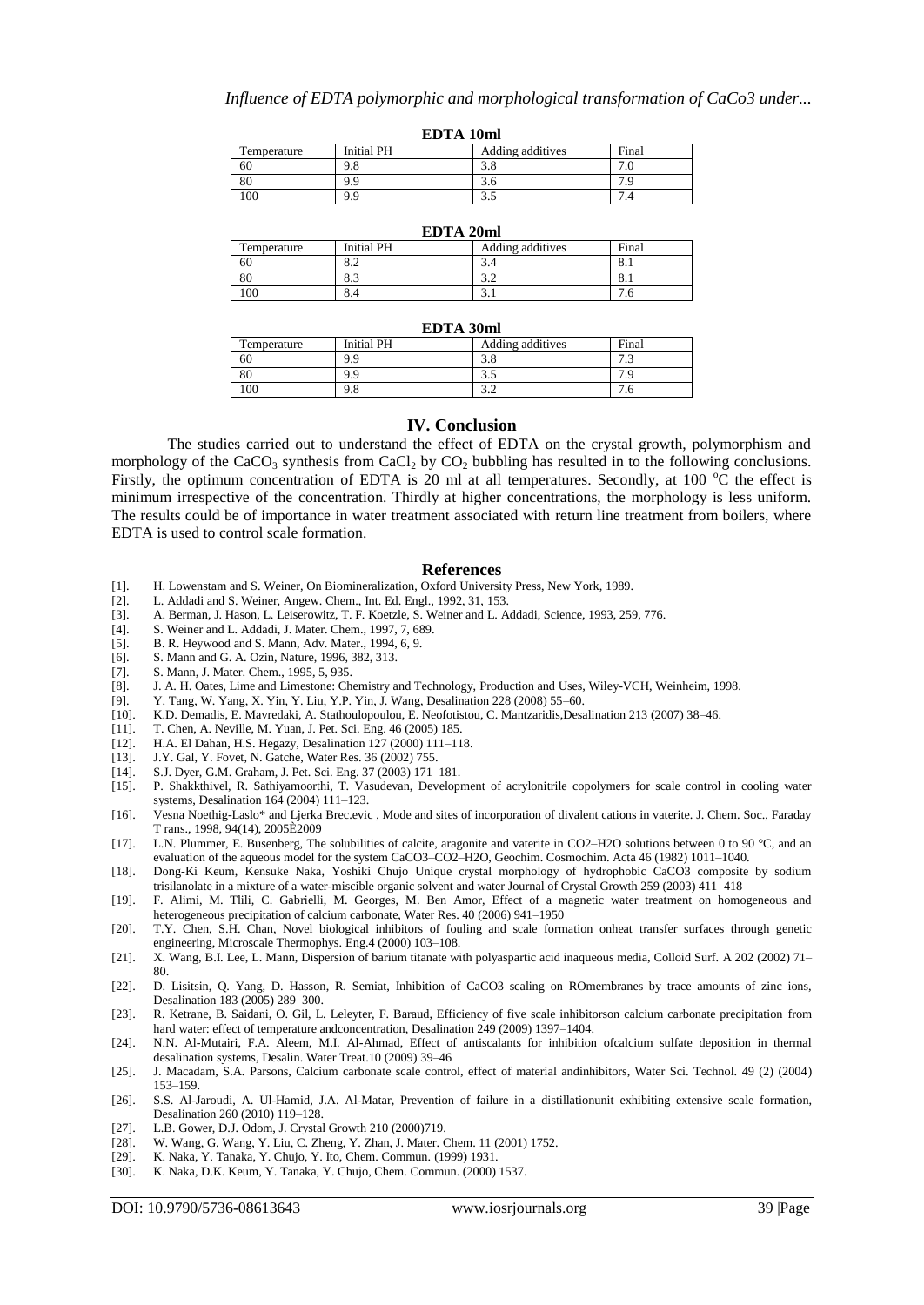- [31]. F. Manoli, E. Dalas, J. Crystal Growth 204 (1999) 369.<br>[32]. A. Kai, T. Miki, Jpn. J. Appl. Phys. 39 (2000) 1071.
- [32]. A. Kai, T. Miki, Jpn. J. Appl. Phys. 39 (2000) 1071.<br>[33]. R. Ketrane B. Saidani, Gil, L. Leleyter, F. Barau
- [33]. R. Ketrane B. Saidani , Gil , L. Leleyter , F. Baraud . Efficiency of five scale inhibitors on calcium carbonate precipitation from hard water: Effect of temperature and concentration. Desalination 249 (2009) 1397–1404.
- 
- [34]. I. Drela, P. Falewicz, S. Kuczkowska, New rapid test for evaluation of scale inhibitors,Water Res. 32 (10) (1998) 3188–3191. [35]. M.M. Reddy, A.R. Hoch, Calcite crystal growth rate inhibition by polycarboxylic acids, J. Colloid Interface Sci. 235 (2001) 365– 370
- 
- [36]. P.V. Brady, W.A. House (Eds.), Physics and Chemistry of Mineral Surfaces, CRC Press, New York, 1996, p. 225. [37]. C. Gabrielli, G. Maurin, G. Poindessous, R. Rosset, Nucleation and growth of calciumcarbonate by an e [37]. C. Gabrielli, G. Maurin, G. Poindessous, R. Rosset, Nucleation and growth of calciumcarbonate by an electrochemical scaling process, J. Cryst. Growth 200 (1999) 236–250
- [38]. W. B. White, In Infrared Spectra of Minerals ; Mineralogical Society: London, 1974; pp 227-284.
- 
- [39]. N. V. Vagenas, A. Gatsouli and C. G. Kontoyannis, Talanta, 2003,59, 831–836<br>[40]. F. A. Andersen and L. J. Brecevic, Acta Chem. Scand., 1991,45, 1018–1024. [40]. F. A. Andersen and L. J. Brecevic, Acta Chem. Scand., 1991,45, 1018–1024.
- [41]. M. Dinamani, P. Vishnu Kamath, R. Seshadri, Electrochemical synthesis of calciumcarbonate coatings on stainless steel substrates, Mater. Res. Bull 37 (2002) 661–669.
- [42]. Gopi, S. P.; Subramanian, V. K. Polymorphism in CaCO3 Effect of Temperature under the Influence of EDTA (di sodium salt). Desalination 2012, 297, 38.
- [43]. Gopi, S. P.; Vijaya, P.; Subramanian, V. K. Morphological and Crystallization Process of CaCO3 in the Presence of Aqua Soft 330 (AS 330). Powder Technol. 2012, 225, 58.



**Fig:2**



**Fig: 3**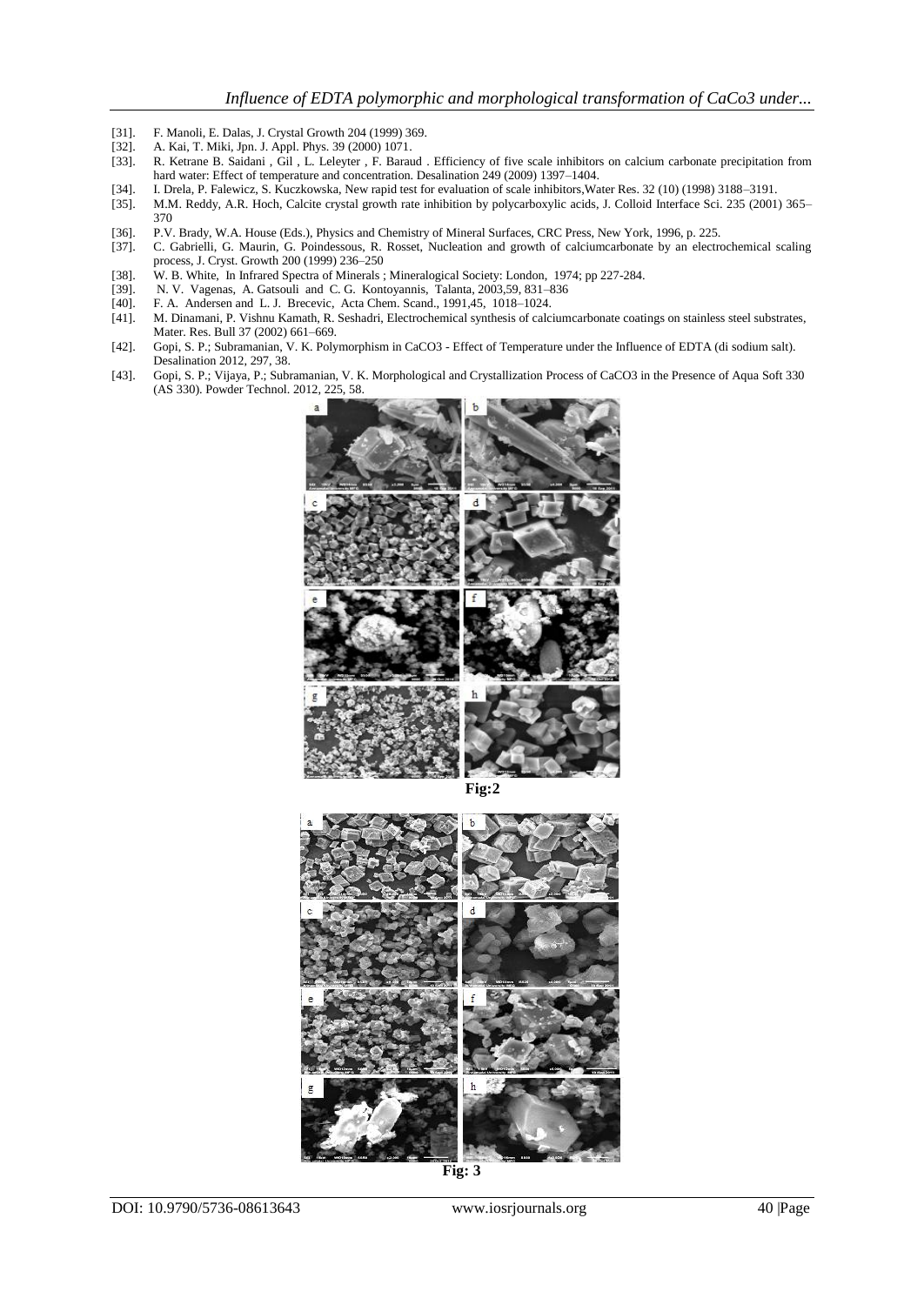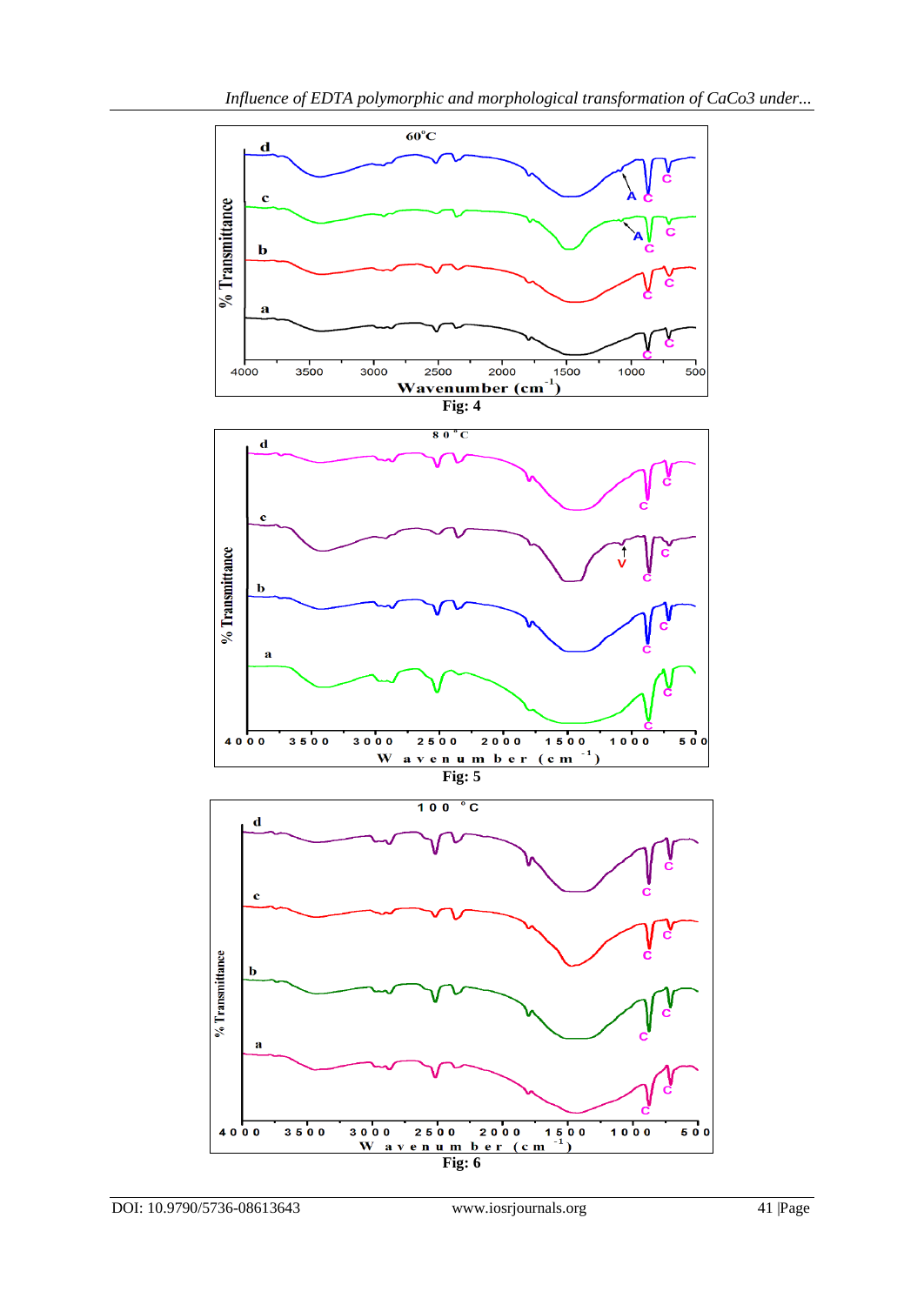